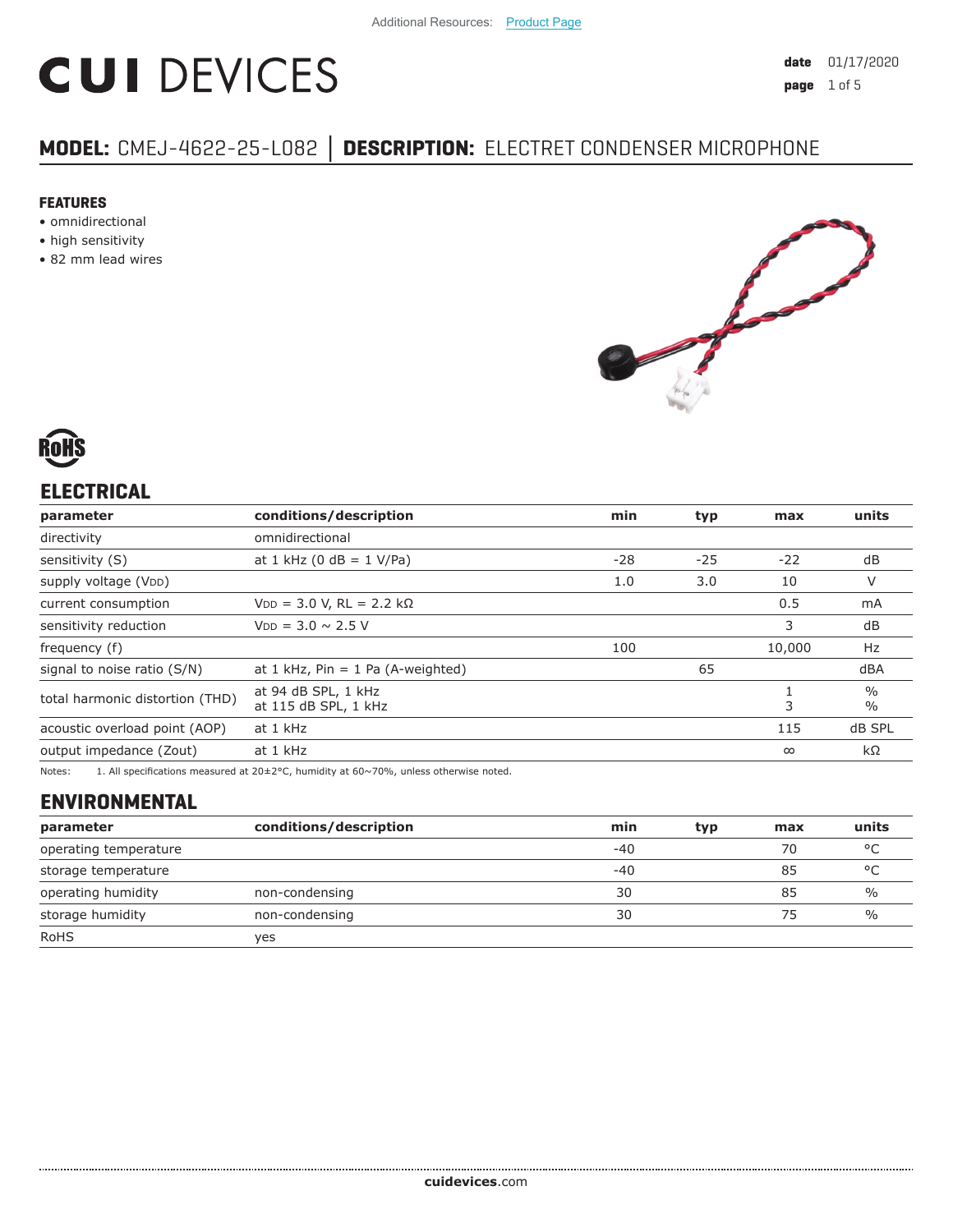#### **MECHANICAL**

| parameter     | conditions/description                                               | min | typ  | max | units |
|---------------|----------------------------------------------------------------------|-----|------|-----|-------|
| dimensions    | $\varnothing$ 4.6 x 2.2                                              |     |      |     | mm    |
| acoustic port | top                                                                  |     |      |     |       |
| terminals     | wire leads with connector; mates with CJT A1251 Series or equivalent |     |      |     |       |
| weight        |                                                                      |     | 0.28 |     |       |
|               |                                                                      |     |      |     |       |

### **MECHANICAL DRAWING**

units: mm tolerance: ±0.2 mm

wire: UL 3302, 32 AWG connector: CJT A1251H-2P terminal: CJT A1251-TP

| WIRE CONNECTIONS |                               |              |  |  |
|------------------|-------------------------------|--------------|--|--|
| TFRM.            | WIRE COLOR<br><b>FUNCTION</b> |              |  |  |
|                  | Red                           | Output $(+)$ |  |  |
|                  | <b>Black</b>                  | $GND$ $(-)$  |  |  |



Screen: IP65



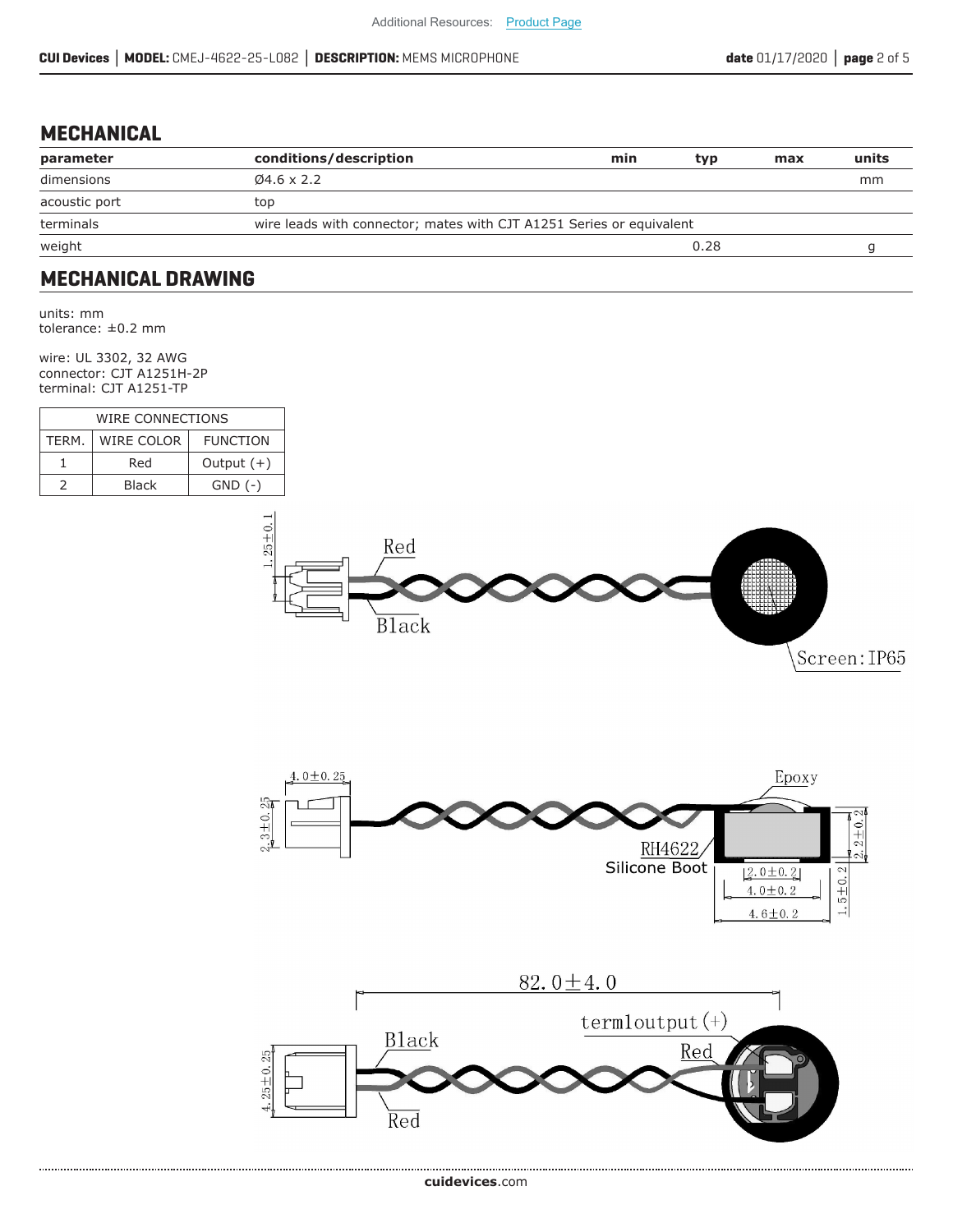## **FREQUENCY RESPONSE CURVE**



#### **APPLICATION CIRCUIT**

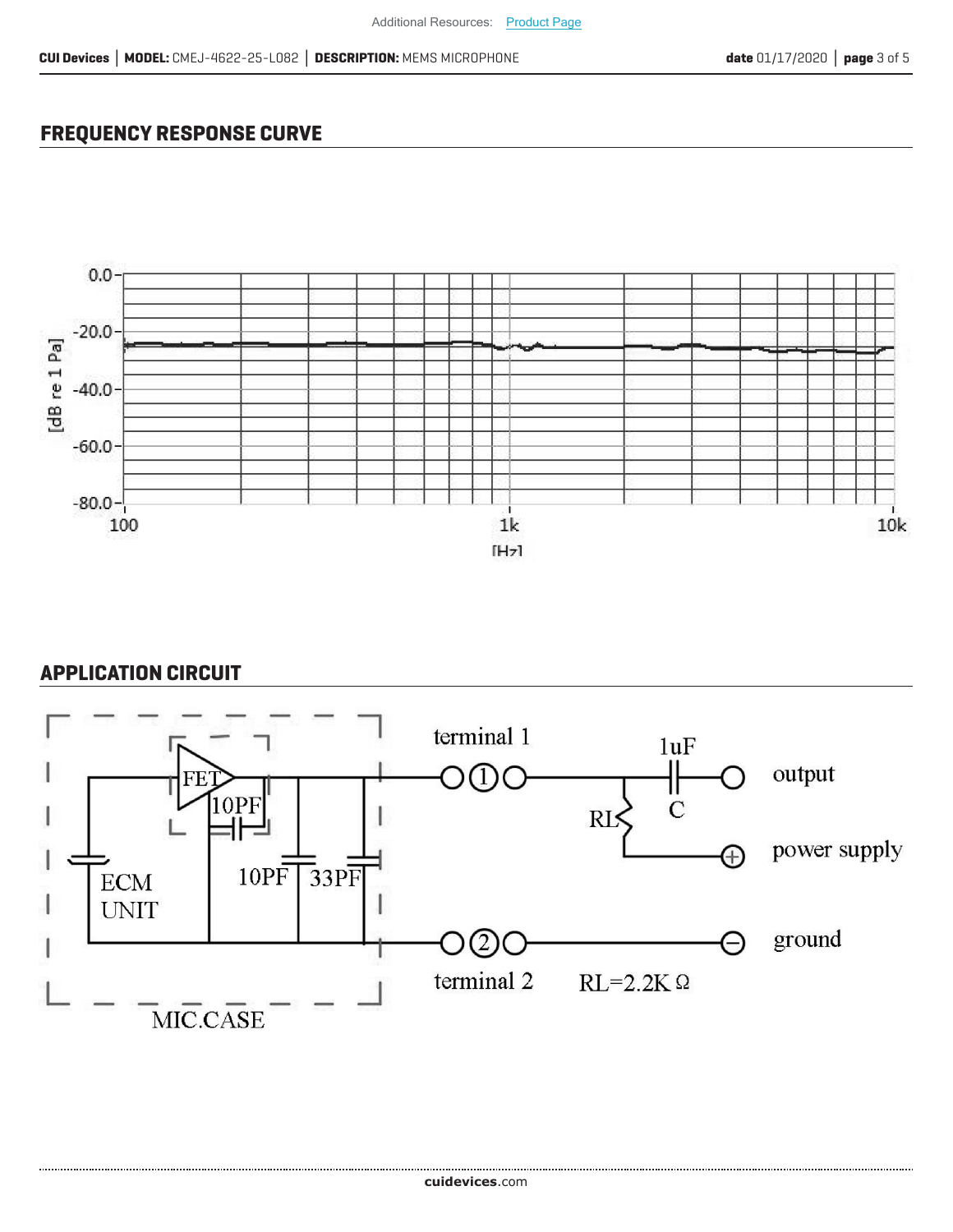# **PACKAGING**

Carton QTY: 10,000 pcs